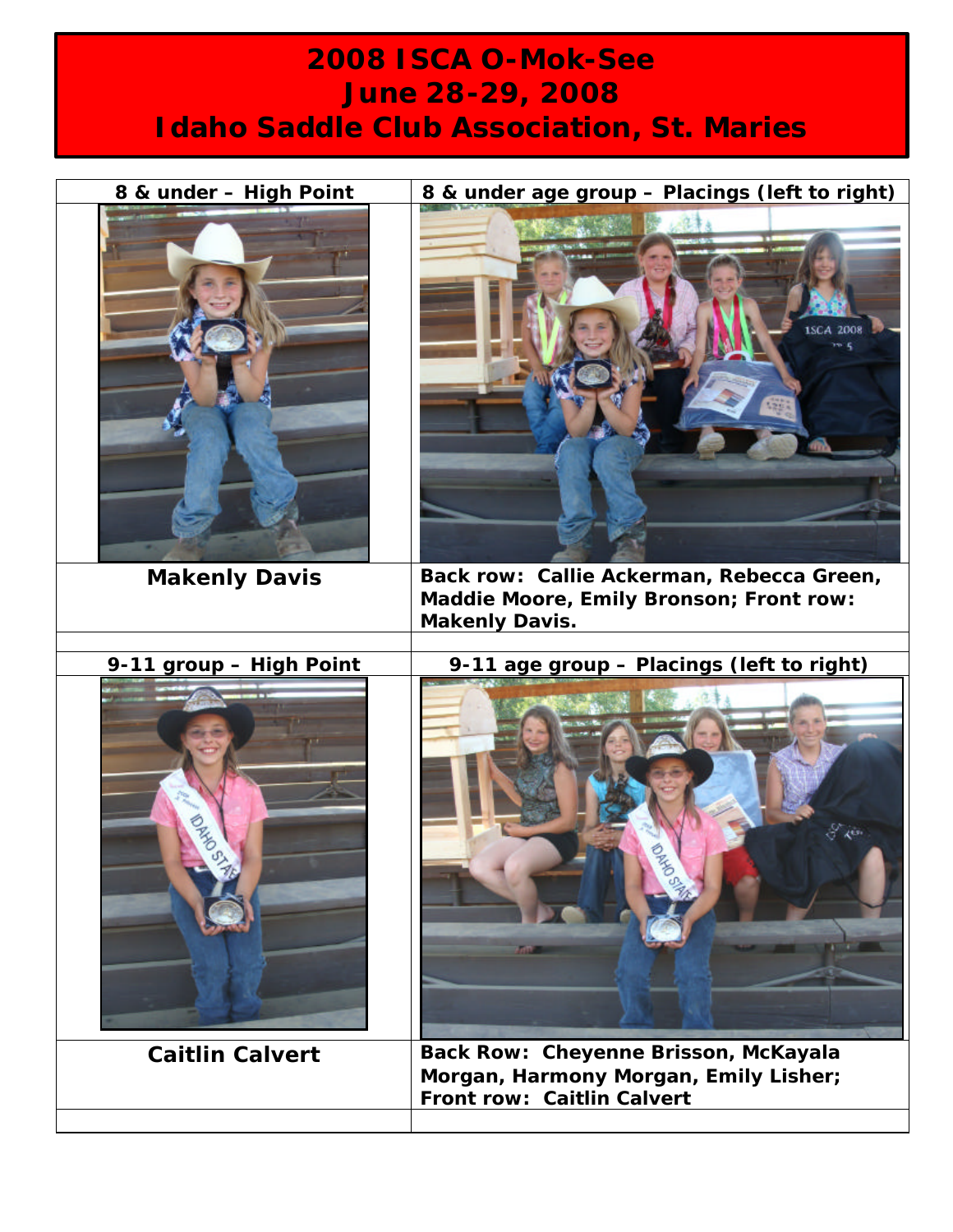| 12-15 group - High Point                                    | 12-15 age group - Placings (left to right)                                                                                                 |
|-------------------------------------------------------------|--------------------------------------------------------------------------------------------------------------------------------------------|
|                                                             |                                                                                                                                            |
| <b>Brain Hoodenpyle</b>                                     | Back row: Chanel Peterson, Brent Griffin,<br>Torrie Oster (not pictured), Kyle<br>Hoodenpyle(not pictured); Front row: Brian<br>Hoodenpyle |
| 16-24 women group -<br><b>High Point</b>                    | 16-24 women age group - Placings<br>(left to right)                                                                                        |
|                                                             |                                                                                                                                            |
| Leah Johnston holding 1st place<br>buckle for Breanna Hague | Back row: Janessa Daum, Adrian Dahlkey,<br>Leah Johnston, Angela Thaut (not pictured);<br>Front row: Breanna Hague (not pictured).         |
|                                                             |                                                                                                                                            |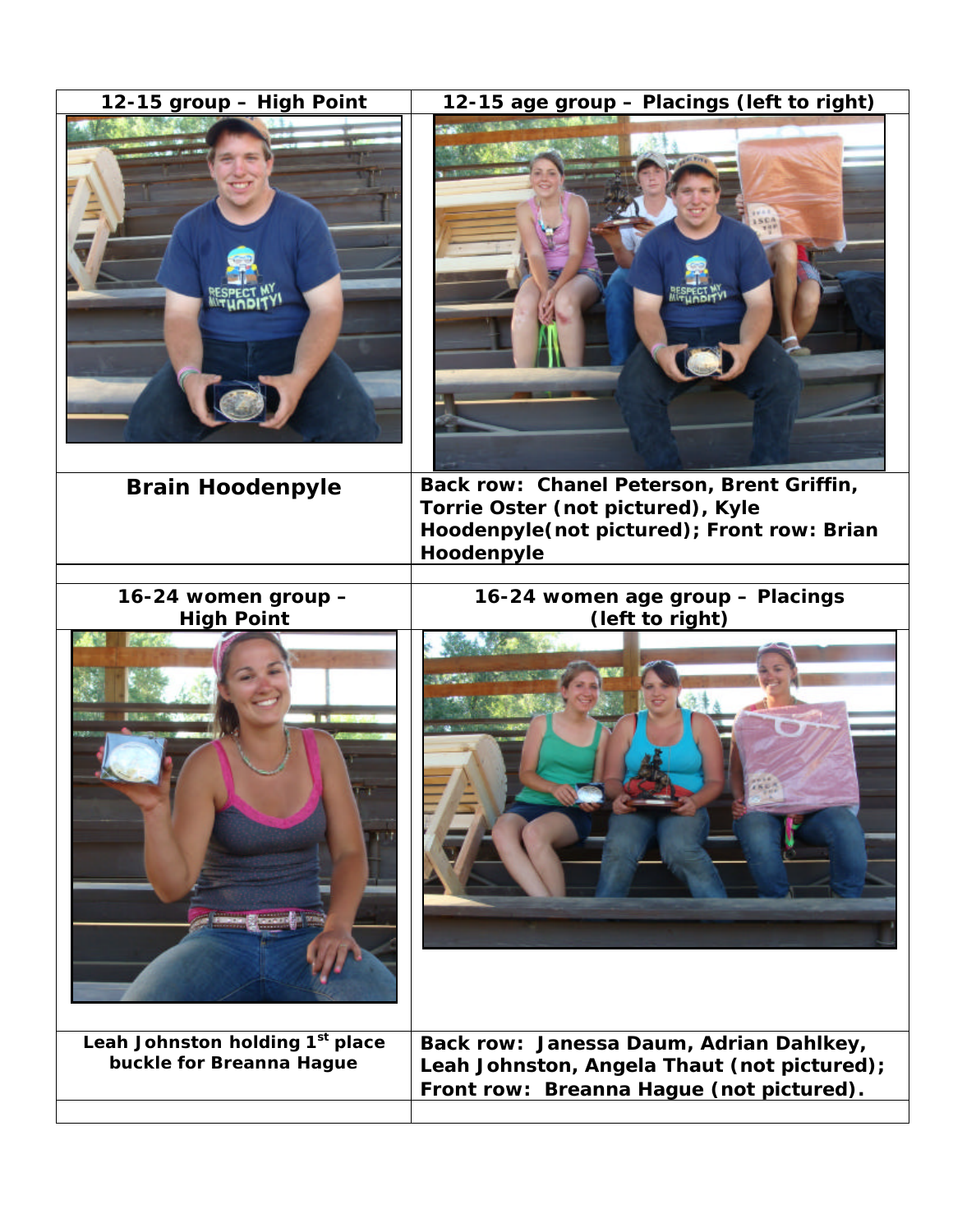| 16-39 men group - High Point             | 16-39 men age group - Placings<br>(left to right)                                                        |
|------------------------------------------|----------------------------------------------------------------------------------------------------------|
|                                          |                                                                                                          |
| <b>Mitch Hymas</b>                       | Back row: Shane Minden, Scott Carver, Jay<br>Ross, Chris O'Neil; Front row: Mitch Hymas                  |
| 25-39 women group - High<br><b>Point</b> | 25-39 women age group - Placings<br>(left to right)                                                      |
|                                          |                                                                                                          |
|                                          |                                                                                                          |
| <b>Leatha Bennett</b>                    | Back row: Hayle Carver, Jessica Allen,<br>Christy Milliren, Peggy Conklin; Front row:<br>Leatha Bennett. |